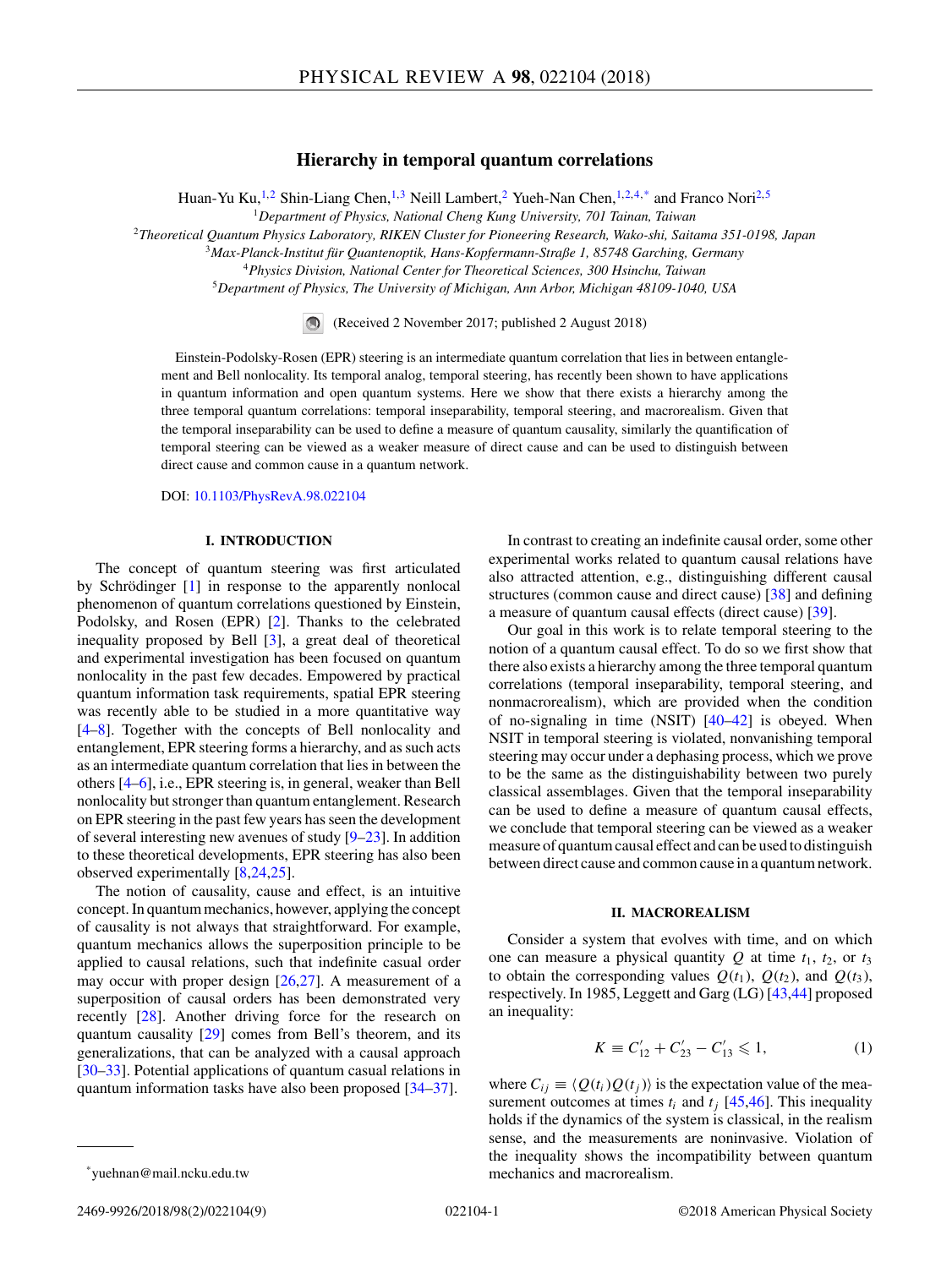<span id="page-1-0"></span>

FIG. 1. Beginning with quantum state  $\rho_0$ , one can construct three different temporal quantum correlations: (a) the temporal correlations scenario associated with nonmacrorealism, (b) the temporal steering scenario, and (c) constructing the pseudodensity matrix of a single system. Here the *x* and *y* denote two classical inputs at times  $t_1$  and  $t_2$ with classical outcomes *a* and *b*, respectively. The quantum channel is denoted by  $\Lambda$ . Quantum state tomography is denoted as QST.

One can consider a more general scenario to investigate temporal correlations. For instance, there can be two or more quantities being measured at each moment of time. For simplicity, we consider the scenario with two times  $t_1 = 0$  and *t*<sub>2</sub> = *t*, at which the quantity *x* ∈ {*x*}<sup>*n<sub>x</sub>*</sup><sub>*x*=1</sub> and the quantity *y* ∈  ${y}^{n_y}_{y=1}$  are measured, respectively, during each round of the experiment. Accordingly, one obtains the outcome  $a \in \{a\}_{a=1}^{n_a}$ and the outcome  $b \in \{b\}_{b=1}^{n_b}$  (see Fig. 1). After many rounds of the experiment, one can obtain a set of probability distributions  $\{p(a,b|x,y)\}_{a,b,x,y}$ . Then, a macrorealistic (MS) theory restricts the probability distributions to be of the following form:

$$
p(a, b|x, y) \stackrel{\text{MS}}{=} \sum_{\lambda} p(a|x, \lambda) p(b|y, \lambda) p(\lambda) \quad \forall a, b, x, y.
$$
 (2)

The physical interpretation of the above equation is the following: The probability distribution  $p(a, b|x, y)$  between times  $t_1$  and  $t_2$  does not depend on the history of the experiment. Therefore, there exist hidden parameters *λ*, which can be deterministic or stochastic [\[47\]](#page-8-0), defining all physical properties and forming the probability distributions  $p(a|x, \lambda)$  and  $p(b|y, \lambda)$ .

In quantum theory, a measurement outcome is typically not predetermined due to intrinsic uncertainty. The probability distributions follow Born's rule:

$$
p(a, b|x, y) \stackrel{\mathcal{Q}}{=} \text{tr}[E_{b|y} \mathcal{E}(\sqrt{E_{a|x}} \rho_0 \sqrt{E_{a|x}})] \quad \forall a, b, x, y, \quad (3)
$$

where  $\rho_0$  is the initially prepared quantum state,  ${E_{a|x}}_a$ denotes the positive-operator valued measurement (POVM),  $E_{a|x} \ge 0$ ,  $\sum_{a} E_{a|x} = \mathbb{1}$  of each *x*, similarly  $\{E_{b|y}\}_{b}$  is POVM of each *y*, and  $\mathcal E$  describes the dynamics of the system from  $t_1 = 0$ to  $t_2 = t$ . In the following, the sets of probability distributions which do not admit Eq. (2) will be called *nonmacrorealistic*.

Similar to the spatial case, one can also write down the so-called *temporal Bell inequalities* [\[48\]](#page-8-0) to be a set of constraints for the macroscopical probability distributions. For instance, setting  $n_x = n_y = n_a = n_b = 2$  and shifting  $a, b \in$  $\{1, 2\}$  to  $a, b \in \{\pm 1\}$ , the temporal Clauser-Horne-Shimony-Holt (CHSH) kernel is written as

$$
\langle B \rangle_{\text{T-CHSH}} \equiv C_{xy} + C_{x'y} + C_{xy'} - C_{x'y'}, \tag{4}
$$

where

$$
C_{xy} \equiv p(a = b|x, y) - p(a \neq b|x, y)
$$
 (5)

is the expectation value of  $a \cdot b$ . For a qubit system,  $\langle B \rangle_{\text{T-CHSH}}$ is upper bounded by 2 and  $2\sqrt{2}$  for the MS model and quantum mechanics, respectively.

To give a proper quantification of the degree of nonmacrorealistic dynamics, we follow the techniques used for standard Bell inequalities, i.e., optimizing all possible combinations of the measurement settings which give the maximal quantum violation of  $\langle B \rangle_{\text{T-CHSH}}$ :

$$
\langle B \rangle_{\text{T-CHSH}}^{\text{max}} = \max_{x, x', y, y'} \left\{ 0, \frac{\langle B \rangle_{\text{T-CHSH}} - 2}{2\sqrt{2} - 2} \right\}. \tag{6}
$$

#### **III. TEMPORAL STEERING**

Now consider that one can perform quantum state tomography (QST) to obtain the quantum state at time  $t_2 = t$ instead of obtaining the probability distributions. After many rounds of the experiment, one can obtain a set of quantum states  $\{\hat{\sigma}_{a|x}(t)\}\)$  corresponding to those states found after the measurement event  $a|x$  at time  $t_1 = 0$ . It is rather convenient to define the so-called *temporal assemblage* as a set of subnormalized state  $\{\rho_{a|x}(t) \equiv p(a|x) \hat{\sigma}_{a|x}(t)\}$ . Through this, a temporal assemblage contains the information on both  $p(a|x) = \text{tr}[\rho_{a|x}(t)]$  and  $\hat{\sigma}_{a|x}(t) = \rho_{a|x}(t) / \text{tr}[\rho_{a|x}(t)]$ . If one believes the measurement at time  $t_1 = 0$  is *noninvasive*, i.e., knowing the outcome *a* in *prior*, without disturbing the system and its subsequent dynamics, then the observed temporal assemblage should satisfy the hidden-state model [\[17,18](#page-7-0)[,49\]](#page-8-0)

$$
\rho_{a|x}(t) \stackrel{\text{noninvasive}}{=} \sum_{\lambda} p(\lambda) p(a|x, \lambda) \sigma_{\lambda} \quad \forall a, x. \tag{7}
$$

The physical interpretation of the temporal hidden-state model is the following: During each experimental round, there exists an ontic state *λ*, which predetermines the outcome *a* when performing the measurement *x* at  $t_1 = 0$ , as well as predetermining the quantum state  $\sigma_{\lambda}$  at time  $t_2 = t$ .

A temporal assemblage which admits a quantum mechanical model can be written as

$$
\rho_{a|x}(t) \stackrel{\mathcal{Q}}{=} \mathcal{E}(\sqrt{E_{a|x}} \rho_0 \sqrt{E_{a|x}}).
$$
 (8)

Given a temporal assemblage, one can know if it admits the hidden-state model Eq (7) by the feasibility problem of

$$
\left\{\text{find }\sigma_{\lambda}|\rho_{a|x}(t)=\sum_{\lambda}p(\lambda)p(a|x,\lambda)\sigma_{\lambda}\right\}.
$$
 (9)

We refer to those assemblages, which do not admit the hidden-state model, as*temporal steerable*, and the degree of the temporal steerability is quantified by the measure of *temporal steerable weight* [\[18\]](#page-7-0) and *temporal steering robustness* (TSR) [\[20\]](#page-7-0). In the following, we will use TSR to quantify the degree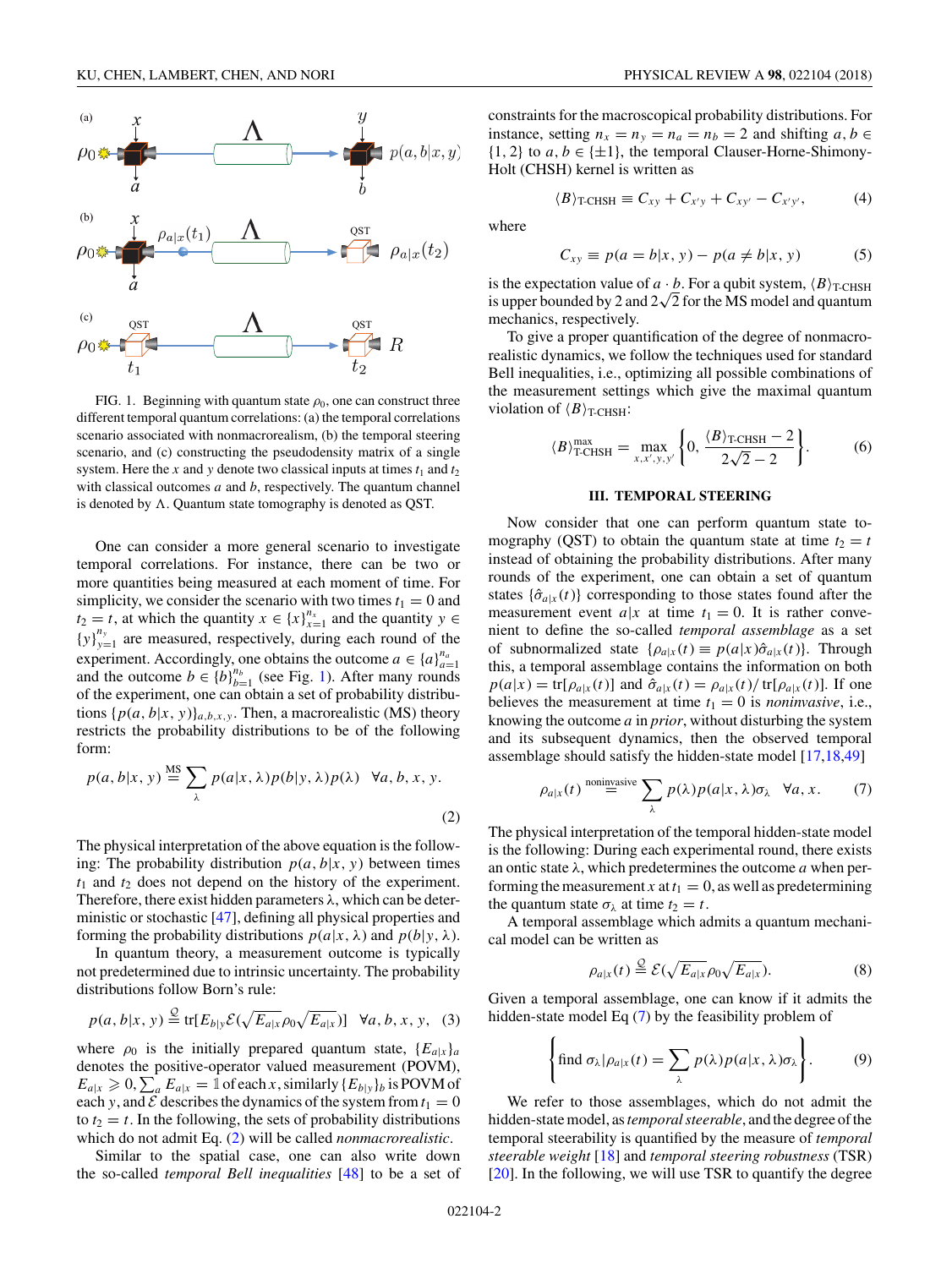of temporal steerability for a given temporal assemblage:

$$
\text{TSR} = \min \alpha \text{ subject to} \left\{ \frac{1}{1 + \alpha} \rho_{a|x}(t) + \frac{\alpha}{1 + \alpha} \tau_{a|x}(t) \right\}
$$

$$
= \sum_{\lambda} p(\lambda) p(a|x, \lambda) \sigma_{\lambda} \right\}_{a,x}, \tag{10}
$$

where  $\tau_{a|x}(t)$  is a valid noisy temporal assemblage. This can be formulated as a semidefinite programming problem (SDP) [\[10](#page-7-0)[,50–53\]](#page-8-0) as follows:

$$
\text{TSR} = \min\left(\text{tr}\sum_{\lambda}\sigma_{\lambda} - 1\right), \quad \text{with } \sigma_{\lambda} \geqslant 0 \,\forall \lambda
$$
\n
$$
\text{subject to } \sum_{\lambda} p(a|x, \lambda)\sigma_{\lambda} - \rho_{a|x}(t) \geqslant 0 \,\forall a, x. \tag{11}
$$

## **IV. PSEUDODENSITY MATRIX AND TEMPORAL INSEPARABILITY**

To complete the picture of a hierarchy of correlations, we give a brief introduction to the so-called *pseudodensity matrix* introduced by Fitzsimons *et al.* [\[39\]](#page-8-0). A pseudodensity matrix is a way to define the state of one (or more) system between two (or more) moments of time. By definition, the pseudodensity matrix *R* of a qubit passing through a quantum channel is obtained by performing the QST before and after the evolution (see Fig. [1\)](#page-1-0). Therefore, the pseudodensity matrix is expressed as

$$
R = \frac{1}{4} \sum_{i,j=0}^{3} C_{ij} \cdot \sigma_i \otimes \sigma_j, \qquad (12)
$$

where  $\{\sigma_i\}_{i=0,1,2,3} = \{\mathbb{1}, \hat{X}, \hat{Y}, \hat{Z}\}$  is the set composed of the identity operator and the Pauli matrices. Here  $C_{ii} = \text{tr}(R \cdot$  $\sigma_i \otimes \sigma_j$  are the expectation values of the result of these quantum measurements. A pseudodensity matrix is Hermitian and normalized, but not necessarily positive semidefinite. In general, a pseudodensity matrix can also describe the state between two systems at different times. One can see that *R* becomes a standard density matrix, which is positive semidefinite, when the time-separation  $t_2 - t_1 = 0$ . Therefore, the relation between two measurement events is called *space-like* correlated when *R* is positive semidefinite.

Conversely, if *R* is not positive semidefinite, it is definitely not constructed from a standard spatially separated system. In this case, the relation between two measurement events is called *time-like* correlated. In Ref. [\[39\]](#page-8-0), the authors proposed a measure, called the *f function*, to quantify the degree of such a temporal relation:

$$
f = \sum_{i} |\mu_i|,\tag{13}
$$

which is the summation over all the negative eigenvalues  $\{\mu_i\}$  of a given *R*. In the rest of the discussions, all the pseudodensity matrices are obtained by considering a single qubit at different times. Due to the mathematical similarity to a separable quantum state, in the following we will refer to the

## **V. HIERARCHY OF TEMPORAL QUANTUM CORRELATIONS**

model implies  $f = 0$ , but not vice versa.

Now we show a hierarchical relation between three temporal relations: nonmacrorealism, temporal steerability, and temporal inseparability. To this end, we show one can obtain the temporal assemblage  $\{\rho_{a|x}(t)\}_{a,x}$  by performing a set of POVMs  ${E_{a|x}}_{a,x}$  on the pseudodensity matrix *R*, in which  ${E_{a|x}}_{a,x}$  are the POVMs producing  $\{\rho_{a|x}(t)\}_{a,x}$ . More precisely, we show

$$
\rho_{a|x}(t) = \text{tr}_{A}(E_{a|x} \otimes \mathbb{1} \cdot R), \tag{14}
$$

where

$$
\rho_{a|x}(t) = \mathcal{E}(\rho_{a|x}(0)) = \mathcal{E}(\sqrt{E_{a|x}}\rho_0\sqrt{E_{a|x}})
$$
(15)

and  $\rho_0 = 1/2$ . The proof is given in Appendix [A.](#page-4-0) Once Eq. (14) holds, the following formulation of an assemblage can be derived:

$$
\rho_{a|x}(t) = \text{tr}_{A}\left(E_{a|x} \otimes \mathbb{1} \cdot \sum_{\lambda} p(\lambda)\omega_{\lambda}^{A} \otimes \theta_{\lambda}^{\bar{A}}\right)
$$

$$
= \sum_{\lambda} p(\lambda)p_{Q}(a|x, \lambda)\theta_{\lambda}^{\bar{A}}, \qquad (16)
$$

where the set of probabilities  $p_Q(a|x, \lambda) := \text{Tr}(E_{a|x} \omega_\lambda^A)$  is constrained by the uncertainty relation [\[55\]](#page-8-0). In Eq. [\(7\)](#page-1-0) we assume that the pseudodensity matrix *R* is temporally separable. Since the set of probability distributions  $p(a|x, \lambda)$ in a hidden-state model Eq. [\(7\)](#page-1-0) is only constrained by the normalization property, a hidden-state model can reproduce an assemblage given by the above equation, but not vice versa. Therefore, we arrive at the hierarchical relation between temporal separability and temporal hidden-state model: a temporal assemblage constructed from a dynamical evolution admits a temporal hidden-state model if the corresponding pseudodensity matrix is temporally separable. Similarly,

$$
p(a, b|x, y) = \text{tr}[E_{b|y} \rho_{a|x}(t)]
$$
  
= tr  $\left[E_{b|y} \sum_{\lambda} p(\lambda) p(a|x, \lambda) \sigma_{\lambda}\right]$   
=  $\sum_{\lambda} p(\lambda) p(a|x, \lambda) p_{Q}(b|y, \lambda)$  (17)

can be reproduced by macroscopic correlations [Eq. [\(2\)](#page-1-0)], but not vice versa, i.e., there is a hierarchical relation between the temporal hidden-state model and macrorealism: a temporal correlation is macrorealistic if the corresponding temporal assemblage admits a temporal hidden-state model. The hierarchy can be described in a converse way: a nonmacrorealistic dynamics leads to a temporal steerable assemblage, and a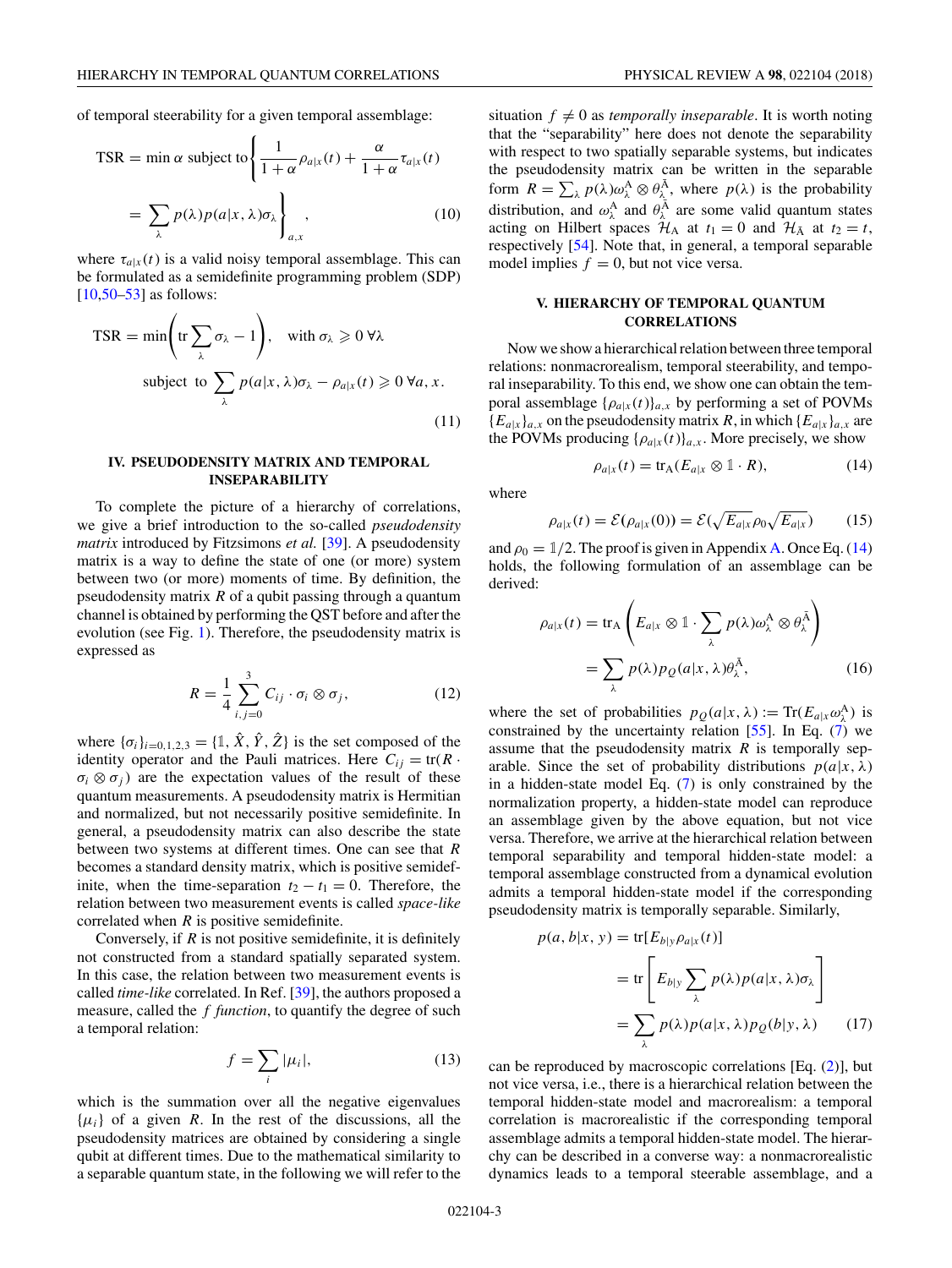<span id="page-3-0"></span>

FIG. 2. The blue-dotted, red-solid, and black-dashed curves represent, respectively, the dynamics of the *f*, the TSR, and  $\langle B \rangle_{\text{T-CHSH}}^{\text{max}}$ of a qubit undergoing the depolarizing channel Eq.  $(B1c)$ . We can see that the order of the three quantifiers (from the earliest to the latest vanishing time) is  $\langle B \rangle_{\text{T-CHSH}}$ , TSR, and f, demonstrating the hierarchy relation proposed in this work. Here, *t* is in units of depolarizing rate *γ*D.

dynamics which leads to a temporal steerable assemblage gives an inseparable pseudodensity matrix.

In the following, we propose a proposition which will be used in the example.

*Proposition.* When the initial state of the qubit is prepared in the maximally mixed state, the pseudodensity matrix constructed under the amplitude damping, the phase damping, and the depolarizing channels are temporal separable if  $f = 0$ , i.e.,

$$
f = 0 \Rightarrow \exists \omega_{\lambda}^{A}, \theta_{\lambda}^{\overline{A}}, \text{ such that } R = \sum_{\lambda} p(\lambda) \omega_{\lambda}^{A} \otimes \theta_{\lambda}^{\overline{A}}.
$$
 (18)

The purpose of using the maximally mixed state as the initial condition is to produce assemblages which admit NSIT (cases which violate NSIT will be discussed later). The proof of the proposition is given in Appendix [B.](#page-5-0)

As a simple example, we consider a qubit experiencing a depolarizing channel, described by Eq. [\(B1c\)](#page-5-0). In Fig. 2 we plot the dynamics of the *f*, the TSR, and  $\langle B \rangle_{\text{T-CHSH}}^{\text{max}}$ . We can see that the vanishing time, in which the corresponding classical model emerges, of each quantifier is different, demonstrating the hierarchical relation among the three temporal quantum relations.

## **VI. CLASSICAL STEERING**

In the above discussions, the scenario we consider is under the condition of NSIT. That is, the obtained temporal assemblages  $\{\rho_{a|x}(t)\}\$ obey

$$
\sum_{a} \rho_{a|x}(t) = \sum_{a} \rho_{a|x'}(t) \quad \forall x \neq x'.
$$
 (19)

Given that temporal hidden-state model and temporal Bell inequalities assume noninvasive measurements, observing nonmacrorealism and temporal steering while satisfying NSIT

gives a stricter example of both properties [\[56,57\]](#page-8-0) (in that it rules out certain types of examples of false signatures of both effects due to classical clumsiness). In this section we give a simple example of such a false signature, which appears when the obtained temporal assemblages are not restricted to NSIT.

First, we show that, by the following explicit example, instead of performing measurements on an initial quantum state, one can prepare a temporal assemblage which leads to temporal steerability by just preparing a set of "classical (subnormalized) states":

$$
\rho_{a|x}(0) = \text{diag}[\alpha_{a|x}, \beta_{a|x}], \tag{20}
$$

where  $\alpha_{a|x}$  and  $\beta_{a|x}$  are non-negative real numbers with *a*,  $x \in \{1, 2\}$ . We refer to these states as "classical" since all of them have just diagonal terms. Therefore, each state can be created by mixing, say, the spin of electrons in just one direction (e.g., *z* direction). Such a temporal assemblage is steerable but trivial, and this is the reason that this scenario is not considered in the previous discussion, and ruled out by assuming NSIT.

In Appendix  $C$  we show that if the measurement settings at time  $t_1 = 0$  are set to be two, the asymptotic value of TSR (or temporal steerable weight) when time goes to infinity will be the same as the trace distance between the summation of the elements of the temporal assemblage in different measurement settings, i.e.,

$$
TSR[\{\rho_{a|x}(t \to \infty)\}] = D\left(\sum_{a} \rho_{a|x}, \sum_{a} \rho_{a|x'}\right), \quad (21)
$$

where *D* is the trace distance between two quantum states. One notes that the trace distance in the classical case represents the distinguishability between two probability distributions. Equation  $(21)$  means that the quantification of temporal steering arises from a classically "clumsy" experiment if the condition of NSIT is violated.

## **VII. INFERRING CAUSAL STRUCTURE WITH TEMPORAL STEERABILITY**

Finally, motivated by Ref. [\[39\]](#page-8-0) proposing the *f* function as a measure of quantum causal effect, which discriminates between spatial and temporal correlations, we propose that the degree of temporal steerability can also be another measure of a quantum causal effect.

First of all, let us define the scenario of quantum causality discussed here. Consider two quantum systems that interact with each other through a black box as shown in Fig.  $3(a)$ . The correlations between the two systems may be due to spatial correlations (common cause) in Fig. [3\(b\)](#page-4-0) or temporal correlations (direct cause) in Fig.  $3(c)$ . The problem we would like to address is that how to discriminate between these two scenarios without knowing the mechanism of the black box.

To illustrate that temporal steering can discriminate between common and direct cause, we propose to include an auxiliary qubit (qubit-3) coherently coupled to qubit-1 as shown in Fig.  $3(d)$ . For illustrative purpose, we consider the following two scenarios. The first scenario is that qubit-1 and -2 initially share a maximally entangled state, while, for the second scenario, qubit-1 and -2 are coherently coupled with each other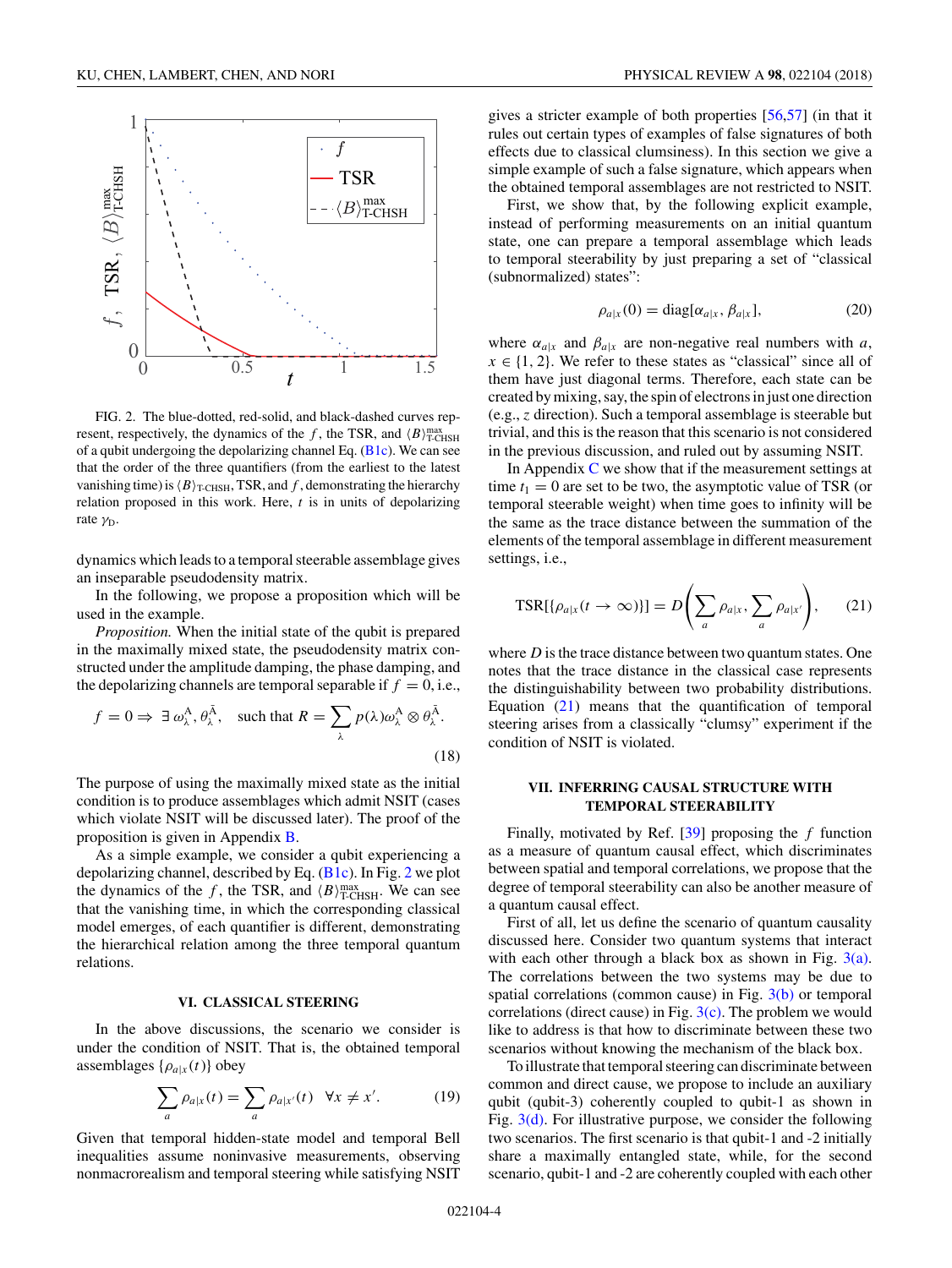<span id="page-4-0"></span>

FIG. 3. Schematic diagram for the quantum causality schemes considered here. (a) The quantum correlations of two qubits arise from a "black box." The correlations may be due to (b) a common cause (space-like correlation) or (c) a direct cause (time-like correlation). (d) and (e) We propose to include an auxiliary qubit (qubit-3) coherently coupled to qubit-1. By examining the time-like steering of qubit-3 to qubit-2, one can infer whether the correlations are due to a common cause or a direct cause. This is because, if the correlations are from the common cause, there is no time-like steering of qubit-3 to qubit-2 (dashed line), while an oscillatory time-like steering (blue curve) exists if they are from a direct cause.

via the Hamiltonian

$$
H = \hbar J (\sigma_1^+ \sigma_2^- + \sigma_1^- \sigma_2^+), \tag{22}
$$

where *J* is the coupling strength and  $\sigma_i^{\pm}$  are the raising and lowering operators of qubit-*i*. To obtain the temporal assemblage of qubit-2 at  $t_2 = t$ , three measurements in mutually unbiased bases of  $\hat{X}$ ,  $\hat{Y}$ , and  $\hat{Z}$  are performed on qubit-3 at time  $t_1 = 0$ . Actually, this is the so-called *spatiotemporal steering* scenario [\[52\]](#page-8-0), which is a generalization of temporal steering. The TSR of qubit-2  $TSR_{3\rightarrow 2}[\{\rho_{a|x}^2(t)\}]$  is plotted in Fig. 3. We can see that in the case that two qubits share a common cause,  $TSR_{3\rightarrow 2}[\{\rho_{a|x}^2(t)\}]$  is always zero, while in the case that two qubits are connected by a direct cause,  $TSR_{3\rightarrow 2}[\{\rho_{a|x}^2(t)\}]$ oscillates with time. This simple example illustrates how, as one might expect, given the hierarchy of temporal correlation introduced earlier, that the temporal steerability can be used to distinguish between the direct and common causal effect in a quantum network.

### **VIII. CONCLUDING REMARKS**

It is worth to note that a hierarchy relation between temporal steerability and macrorealism is also considered in Ref. [\[58\]](#page-8-0). However, in their work, neither the steerability witness nor the temporal CHSH inequality is optimized. The results of our work fill this gap. Open questions include: does the separable property of proposition Eq. [\(18\)](#page-3-0) hold for any quantum channel? Can a temporal assemblage be obtained directly from a pseudodensity matrix under the requirement of the violation of no signaling in time? How will the hierarchical relation change if we consider another formulation of "a state over time," e.g., the one in [\[59\]](#page-8-0) or the one constructed by a discrete Wigner representation [\[60,61\]](#page-8-0) (see Ref. [\[62\]](#page-8-0) for more comparisons between the three methods)?

*Note added*—Recently we became aware of [\[63\]](#page-8-0), which independently proved a hierarchy between temporal steerability and nonmacroscopicity.

#### **ACKNOWLEDGMENTS**

The authors acknowledge useful discussions with Adam Miranowicz and Roope Uola. H.-Y.K. acknowledges the support of the Graduate Student Study Abroad Program (Grant No. MOST 107-2917-I-006-002). S.-L.C. would like to acknowledge the support from Postdoctoral Research Abroad Program (Grant No. MOST 107-2917-I-564-007). This work is supported partially by the National Center for Theoretical Sciences and Ministry of Science and Technology, Taiwan, Grant No. MOST 103-2112-M-006-017-MY4. F.N. is supported in part by the: MURI Center for Dynamic Magneto-Optics via the Air Force Office of Scientific Research (AFOSR) (FA9550-14-1-0040), Army Research Office (ARO) (Grant No. 73315PH), Asian Office of Aerospace Research and Development (AOARD) (Grant No. FA2386-18-1-4045), Japan Science and Technology Agency (JST) (the ImPACT program and CREST Grant No. JPMJCR1676), and Japan Society for the Promotion of Science (JSPS) (JSPS-RFBR Grant No. 17-52-50023). N.L. and F.N. are supported by the Sir John Templeton Foundation and the RIKEN-AIST Challenge Research Fund.

## **APPENDIX A: OBTAINING A SET OF TEMPORAL CORRELATIONS AND A TEMPORAL ASSEMBLAGE FROM A PSEUDODENSITY MATRIX**

Now we show that one can obtain the temporal assemblage  ${\rho_{a|x}(t)}_{a,x}$  by performing a set of positive-operator valued measurements (POVMs)  ${E_{a|x}}_{a,x}$  with  $E_{a|x} \ge 0$ , satisfying  $\sum_{a} E_{a|x} = \mathbb{1}$ , on the pseudodensity matrix *R*, in which  ${E_{a|x}}_{a,x}$  is the POVMs producing  ${\{\rho_{a|x}(t)\}}_{a,x}$ . More precisely, we show

$$
\rho_{a|x}(t) = \text{tr}_{A}(E_{a|x} \otimes \mathbb{1}R) \quad \forall a, x,
$$
 (A1)

where

$$
\rho_{a|x}(t) = \mathcal{E}(\rho_{a|x}(0)) = \mathcal{E}(\sqrt{E_{a|x}}\rho_0\sqrt{E_{a|x}})
$$
 (A2)

and  $\rho_0 = 1/2$ .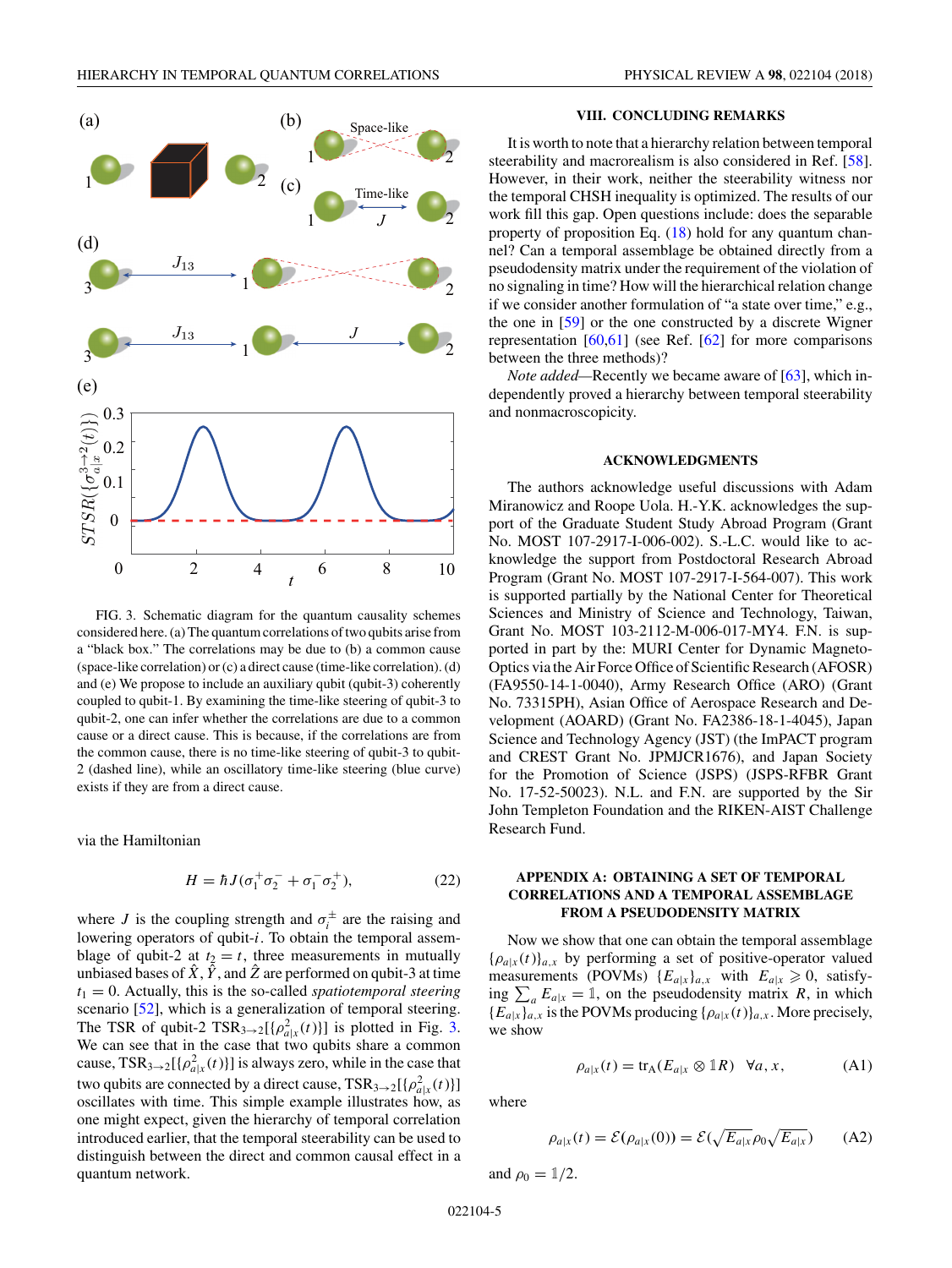<span id="page-5-0"></span>*Proof—*Without the loss of generality, we assume  ${E_{a|x}}_{a=\pm 1}$  be projectors for each *x*, i.e.,

$$
E_{a|x} = \frac{1}{2}(\mathbb{1} + a \cdot \vec{x} \cdot \vec{\sigma}), \tag{A3}
$$

with  $a \cdot \vec{x}$  being the vector corresponding to projector  $E_{a|x}$  in the Bloch sphere and  $\vec{\sigma} = (\hat{X}, \hat{Y}, \hat{Z})$  being the Pauli matrices. Besides, the post-measurement states for each measurement event  $a|x$  will be  $E_{a|x}$ . The temporal assemblage would be

$$
\rho_{a|x}(t) = p(a|x)\mathcal{E}\left(E_{a|x}\frac{1}{2}E_{a|x}\right)
$$
  
\n
$$
= \frac{1}{2}\mathcal{E}\left(\frac{1}{2}\right) + \frac{a}{8}\sum_{j=1}^{3}\text{tr}\{\sigma_{j}[\mathcal{E}(E_{1|x}) - \mathcal{E}(E_{-1|x})]\}\sigma_{j}
$$
  
\n
$$
= \frac{1}{2}\cdot\frac{1}{2}\sum_{k=0}^{3}\text{tr}\left[\sigma_{k}\mathcal{E}\left(\frac{1}{2}\right)\right]\sigma_{k} + \frac{a}{8}\sum_{j=1}^{3}\text{tr}\{\sigma_{j}[\mathcal{E}(E_{1|x}) - \mathcal{E}(E_{-1|x})]\}\sigma_{j}
$$
  
\n
$$
= \frac{1}{4} + \frac{1}{4}\sum_{k=1}^{3}\text{tr}\left[\sigma_{k}\mathcal{E}\left(\frac{1}{2}\right)\right]\sigma_{k} + \frac{a}{8}\sum_{j=1}^{3}\text{tr}\{\sigma_{j}[\mathcal{E}(E_{1|x}) - \mathcal{E}(E_{-1|x})]\}\sigma_{j}.
$$
 (A4)

Then, by the definition of the pseudodensity matrix *R* in the main text, we can write down the pseudodensity matrix in the Pauli bases:

$$
R = \frac{1}{4} \left\{ \mathbb{1} \otimes \mathbb{1} + \sum_{k=1}^{3} \text{tr} \left[ \sigma_k \mathcal{E} \left( \frac{\mathbb{1}}{2} \right) \right] \mathbb{1} \otimes \sigma_k + \frac{1}{2} \sum_{i,j=1}^{3} \text{tr} \left[ \sigma_j [\mathcal{E}(E_{1|i}) - \mathcal{E}(E_{-1|i})] \right] \sigma_i \otimes \sigma_j \right\}.
$$
 (A5)

Finally, the target quantity  $tr_A(E_{a|x} \otimes \mathbb{1}R)$  in Eq. [\(A1\)](#page-4-0) would be

$$
\operatorname{tr}_{A}(E_{a|x} \otimes \mathbb{1}R) = \frac{1}{4} \operatorname{tr}_{A}(E_{a|x} \otimes \mathbb{1}) + \frac{1}{4} \sum_{k=1}^{3} \operatorname{tr} \left[ \sigma_{k} \mathcal{E} \left( \frac{\mathbb{1}}{2} \right) \right] \operatorname{tr}_{A}(E_{a|x} \otimes \sigma_{k})
$$
  
+ 
$$
\frac{1}{8} \sum_{i,j=1}^{3} \operatorname{tr} \{ \sigma_{j} [\mathcal{E}(E_{1|i}) - \mathcal{E}(E_{-1|i})] \} \operatorname{tr}_{A}(E_{a|x} \otimes \mathbb{1} \cdot \sigma_{i} \otimes \sigma_{j})
$$
  
= 
$$
\frac{\mathbb{1}}{4} + \frac{1}{4} \sum_{k=1}^{3} \operatorname{tr} \left[ \sigma_{k} \mathcal{E} \left( \frac{\mathbb{1}}{2} \right) \right] \sigma_{k} + \frac{1}{8} \sum_{i,j=1}^{3} \operatorname{tr} \{ \sigma_{j} [\mathcal{E}(E_{1|i}) - \mathcal{E}(E_{-1|i})] \} \operatorname{tr}(E_{a|x} \sigma_{i}) \sigma_{j}.
$$
 (A6)

Using the fact that tr( $E_{a|x}\sigma_i$ ) =  $a\delta_{x,i}$ , the above equation will be the same as Eq.  $(A4)$ . Since now we have the temporal assemblages, obtained from the pseudodensity matrix, it is straightforward to obtain a set of temporal correlations  $p(a,b|x,y)$ .

We should note that from Eq.  $(A1)$ , the way one obtains the temporal assemblage by performing measurement on the pseudodensity matrix is merely a mathematical relation between  $\rho_{a|x}(t)$ ,  $E_{a|x}$ , and *R*, instead of a physical system being *measured*. This is different from the case in the standard spatial scenario that one obtains an assemblage by performing a set of local measurements on a subsystem of a quantum state. On the other hand, as we mentioned before, the reason to use the maximally mixed state as initial state is to obey the condition of no signaling in time (NSIT).

#### **APPENDIX B: PROOF OF PROPOSITION**

To support the proposition, in the following we will show the partial transpose of pseudodensity matrix *R* is always positive semidefinite, i.e.,  $R^{T_A} \geq 0$ , by considering the three standard quantum channels—the amplitude-damping channel, the phase-damping channel, and the depolarizing channel—which are often used to describe the dynamics of a system. Then, using the positive-partial-transpose (PPT) criterion  $[64, 65]$ , it is easy to show that *R* is separable.

The dynamics of a qubit undergoing the amplitudedamping, the phase-damping, and the depolarizing channels, can be respectively described by the following three Lindbladform master equations:

$$
\dot{\rho}_s = \frac{\gamma_A}{2} [2\sigma_- \rho_s(t)\sigma_+ - \sigma_+ \sigma_- \rho_s(t) - \rho_s(t)\sigma_+ \sigma_-], \quad (B1a)
$$

$$
\dot{\rho}_s = \frac{\gamma_P}{4} \Big[ 2\sigma_3 \rho_s(t)\sigma_3 - \sigma_3^2 \rho_s(t) - \rho_s(t)\sigma_3^2 \Big], \tag{B1b}
$$

$$
\dot{\rho}_s = \frac{\gamma_D}{8} \sum_i \left[ 2\sigma_i \rho_s(t)\sigma_i - \sigma_i^2 \rho_s(t) - \rho_s(t)\sigma_i^2 \right], \quad \text{(B1c)}
$$

where  $\rho_s$  is the standard density matrix of the qubit,  $\{\gamma_i\}_{i=A,P,D}$  denote the decay rates of the dynamics in the different channels, and  $\sigma_{+}$  ( $\sigma_{-}$ ) is the creation (annihilation) operator. Assisted by the definition of the pseudodensity matrix, one can obtain the pseudodensity matrix in each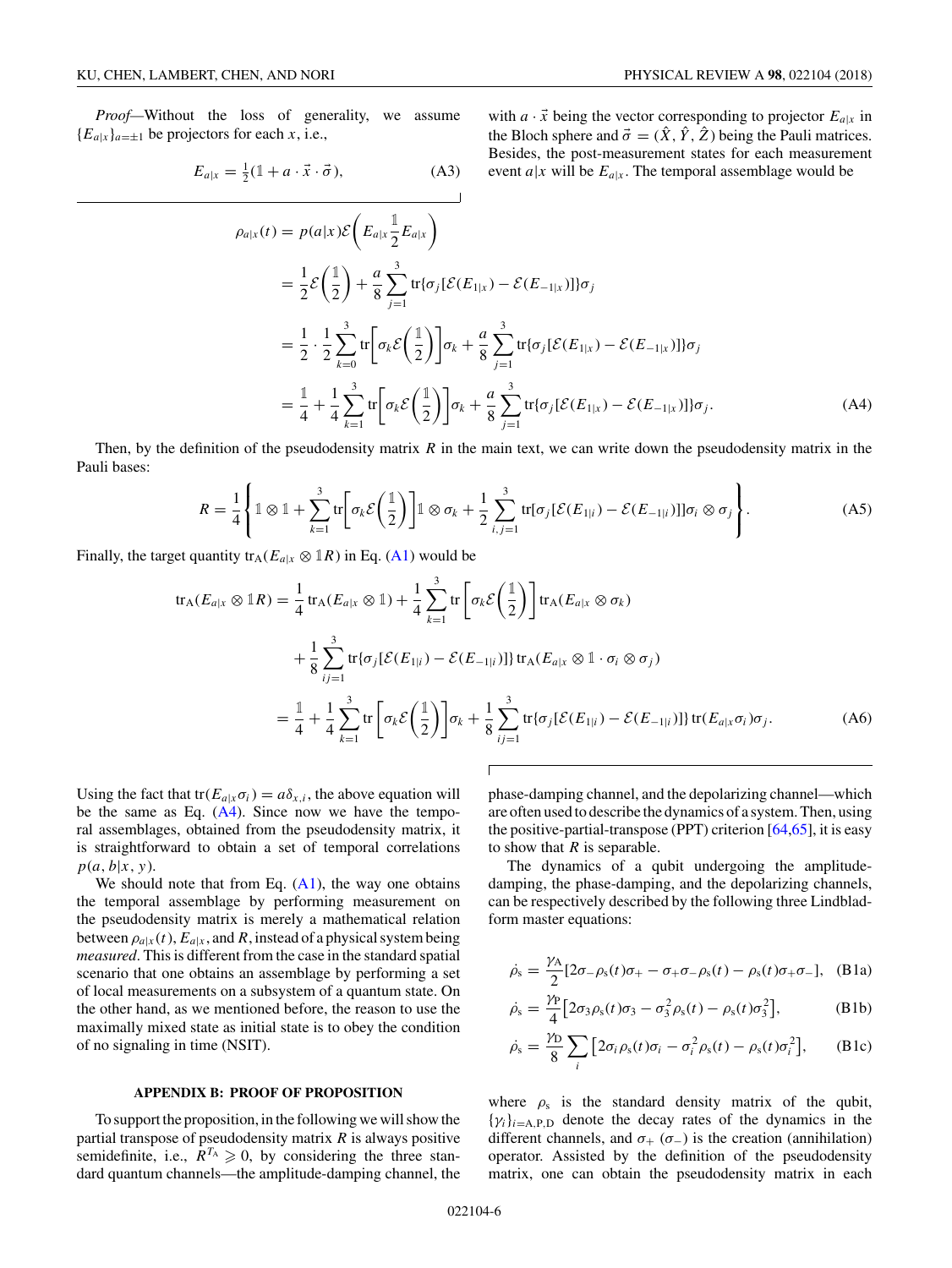<span id="page-6-0"></span>scenario:

$$
R_{\rm A} = \begin{pmatrix} \frac{1}{2}e^{-t\gamma_{\rm A}} & 0 & 0 & 0\\ 0 & \frac{1}{2}(1 - e^{-t\gamma_{\rm A}}) & \frac{1}{2}e^{-t\gamma_{\rm A}/2} & 0\\ 0 & \frac{1}{2}e^{-t\gamma_{\rm A}/2} & 0 & 0\\ 0 & 0 & 0 & \frac{1}{2} \end{pmatrix},
$$
(B2a)

$$
R_{\rm P} = \begin{pmatrix} \frac{1}{2} & 0 & 0 & 0 \\ 0 & 0 & \frac{1}{2}e^{-t\gamma_{\rm P}} & 0 \\ 0 & \frac{1}{2}e^{-t\gamma_{\rm P}} & 0 & 0 \\ 0 & 0 & 0 & \frac{1}{2} \end{pmatrix},
$$
(B2b)

$$
R_{\rm D} = \begin{pmatrix} \frac{1}{4}(1+e^{-t/\tau_{\rm D}}) & 0 & 0 & 0\\ 0 & \frac{1}{4}(1-e^{-t/\tau_{\rm D}}) & \frac{1}{2}e^{-t/\tau_{\rm D}} & 0\\ 0 & \frac{1}{2}e^{-t/\tau_{\rm D}} & \frac{1}{4}(1-e^{-t/\tau_{\rm D}}) & 0\\ 0 & 0 & 0 & \frac{1}{4}(1+e^{-t/\tau_{\rm D}}) \end{pmatrix}.
$$
 (B2c)

It can be shown that the partial transpose of each above pseudodensity matrix is always positive semidefinite, i.e.,  $R^{T_A} \geq 0$  for  $t \in (0, \infty)$ . The fact that  $f = 0$  implies  $R \geq 0$ , indicating *R* can be treated as a valid density matrix describing a qubit-qubit system. By using the positive-partial-transpose (PPT) criterion [\[64,65\]](#page-8-0): a density matrix  $\rho_{AB}$  describing a qubit-qubit (or a qubit-qutrit) system is separable if and only if its partial transpose  $\rho_{AB}^{T_A}$  is positive semidefinite. In summary, we prove the proposition by the following steps:

$$
R \ge 0 \land R^{T_A} \ge 0 \land \text{PPT criterion } \Rightarrow R \text{ is separable.}
$$
 (B3)

#### **APPENDIX C: PROOF OF EQ. (10) IN THE MAIN TEXT**

Following the property of temporal steerable weight (TSW) [\[18\]](#page-7-0), one realizes that

$$
\sigma_{a|x}^T - \sum_{\lambda} D_{\lambda}(a|x)\sigma_{\lambda} \geqslant 0, \tag{C1}
$$

where  $D_{\lambda}(a|x)$  are the extremal deterministic values,  $\lambda$  represents a local hidden variable, *x* is the measurement basis, and *a* is the measurement outcome. Since  $\sum_{a} D_{\lambda}(a|x) = 1$ , one has the following:

$$
\sum_{a} \sigma_{a|x}^{T} - \sum_{\lambda} \sigma_{\lambda} \geqslant 0, \tag{C2}
$$

If we are limited to two measurement inputs and preparing the assemblages with a classical way (without the off-diagonal terms), the summation of the temporal assemblages  $\sigma_{a|x}^T$  can be written as

$$
\sum_{a} \sigma_{a|1}^T = \begin{pmatrix} \alpha & 0\\ 0 & 1 - \alpha \end{pmatrix},
$$
 (C3)

$$
\sum_{a} \sigma_{a|2}^T = \begin{pmatrix} \beta & 0\\ 0 & 1 - \beta \end{pmatrix}.
$$
 (C4)

Let us assume  $\alpha > \beta$ . The summation of the local hidden assemblage  $\tilde{\sigma_{\lambda}} = \sum_{\lambda} \sigma_{\lambda}$  that can best mimic the temporal assemblages and fulfill the requirement of Eq.  $(B2)$  is thus written as

$$
\widetilde{\sigma}_{\lambda} = \begin{pmatrix} \beta & 0 \\ 0 & 1 - \alpha \end{pmatrix} . \tag{C5}
$$

To prove that Eq.  $(C5)$  is the optimal solution, one can add a non-negative number  $\epsilon$  into the diagonal terms of the matrix in Eq. (C5). It is easy to see that  $Tr(\tilde{\sigma}_{\lambda})$  is maximum when  $\epsilon = 0$ . Therefore, the TSW is equal to the trace distance between the two states  $\sum_{a} \sigma_{a|1}^T$  and  $\sum_{a} \sigma_{a|2}^T$ , i.e.,

$$
TSW = 1 - \text{Tr}(\stackrel{\sim}{\sigma_{\lambda}}) = \alpha - \beta. \tag{C6}
$$

A similar argument can also be applied to the temporal steering robustness (TSR) [\[20\]](#page-7-0) with the following requirement:

$$
\sum_{\lambda} \sigma_{\lambda} - \sum_{a} \sigma_{a|x}^{T} \geqslant 0. \tag{C7}
$$

This leads one to write the summation of the local hidden assemblage as

$$
\widetilde{\sigma}_{\lambda} = \begin{pmatrix} \alpha & 0 \\ 0 & 1 - \beta \end{pmatrix}, \tag{C8}
$$

and the corresponding TSR is written as

$$
\text{TSR} = \text{Tr}(\widetilde{\sigma_{\lambda}}) - 1 = \alpha - \beta. \tag{C9}
$$

These conclude our proof that, in the classical scenario (no off-diagonal elements), the temporal steering is equal to the trace distance between the summation of the elements of the temporal assemblage in different measurement settings.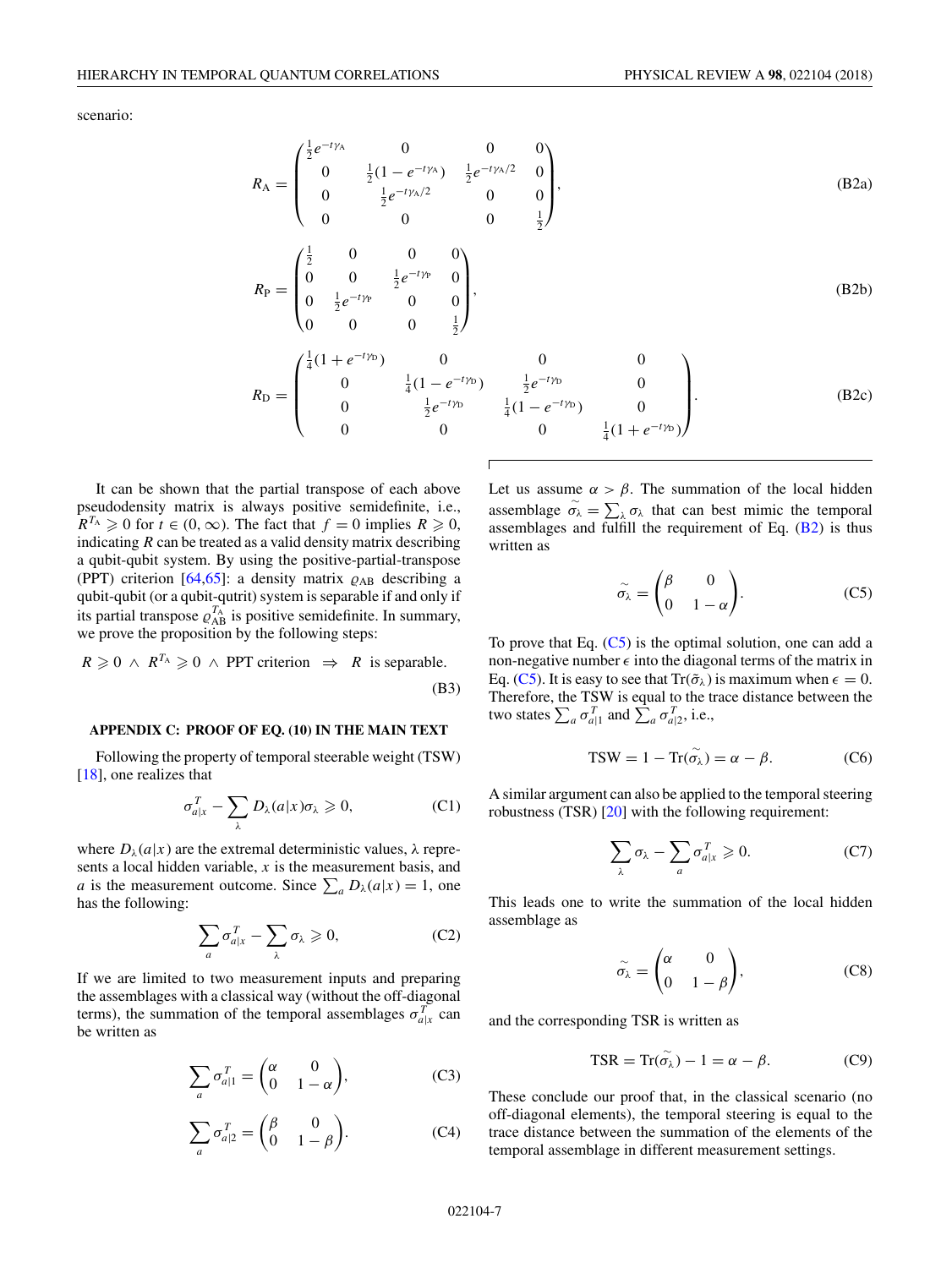- <span id="page-7-0"></span>[1] E. Schrödinger, Discussion of probability relations between separated systems, [Proc. Camb. Philos. Soc.](https://doi.org/10.1017/S0305004100013554) **[31](https://doi.org/10.1017/S0305004100013554)**, [555](https://doi.org/10.1017/S0305004100013554) [\(1935\)](https://doi.org/10.1017/S0305004100013554).
- [2] A. Einstein, B. Podolsky, and N. Rosen, Can quantummechanical description of physical reality be considered complete? [Phys. Rev.](https://doi.org/10.1103/PhysRev.47.777) **[47](https://doi.org/10.1103/PhysRev.47.777)**, [777](https://doi.org/10.1103/PhysRev.47.777) [\(1935\)](https://doi.org/10.1103/PhysRev.47.777).
- [3] J. S. Bell, On the Einstein-Podolsky-Rosen paradox, [Physics](https://doi.org/10.1103/PhysicsPhysiqueFizika.1.195) **[1](https://doi.org/10.1103/PhysicsPhysiqueFizika.1.195)**, [195](https://doi.org/10.1103/PhysicsPhysiqueFizika.1.195) [\(1964\)](https://doi.org/10.1103/PhysicsPhysiqueFizika.1.195).
- [4] H. M. Wiseman, S. J. Jones, and A. C. Doherty, Steering, Entanglement, Nonlocality, and the Einstein-Podolsky-Rosen Paradox, [Phys. Rev. Lett.](https://doi.org/10.1103/PhysRevLett.98.140402) **[98](https://doi.org/10.1103/PhysRevLett.98.140402)**, [140402](https://doi.org/10.1103/PhysRevLett.98.140402) [\(2007\)](https://doi.org/10.1103/PhysRevLett.98.140402).
- [5] S. J. Jones, H. M. Wiseman, and A. C. Doherty, Entanglement, Einstein-Podolsky-Rosen correlations, Bell nonlocality, and steering, [Phys. Rev. A](https://doi.org/10.1103/PhysRevA.76.052116) **[76](https://doi.org/10.1103/PhysRevA.76.052116)**, [052116](https://doi.org/10.1103/PhysRevA.76.052116) [\(2007\)](https://doi.org/10.1103/PhysRevA.76.052116).
- [6] E. G. Cavalcanti, S. J. Jones, H. M. Wiseman, and M. D. Reid, Experimental criteria for steering and the Einstein-Podolsky-Rosen paradox, [Phys. Rev. A](https://doi.org/10.1103/PhysRevA.80.032112) **[80](https://doi.org/10.1103/PhysRevA.80.032112)**, [032112](https://doi.org/10.1103/PhysRevA.80.032112) [\(2009\)](https://doi.org/10.1103/PhysRevA.80.032112).
- [7] D. H. Smith, G. Gillett, M. P. de Almeida, C. Branciard, A. Fedrizzi, T. J. Weinhold, A. Lita, B. Calkins, T. Gerrits, H. M. Wiseman, S. W. Nam, and A. G. White, Conclusive quantum steering with superconducting transition-edge sensors, [Nat. Commun.](https://doi.org/10.1038/ncomms1628) **[3](https://doi.org/10.1038/ncomms1628)**, [625](https://doi.org/10.1038/ncomms1628) [\(2012\)](https://doi.org/10.1038/ncomms1628).
- [8] B. Wittmann, S. Ramelow, F. Steinlechner, N. K. Langford, N. Brunner, H. M. Wiseman, R. Ursin, and A. Zeilinger, Loopholefree Einstein-Podolsky-Rosen experiment via quantum steering, [New J. Phys](https://doi.org/10.1088/1367-2630/14/5/053030) **[14](https://doi.org/10.1088/1367-2630/14/5/053030)**, [053030](https://doi.org/10.1088/1367-2630/14/5/053030) [\(2012\)](https://doi.org/10.1088/1367-2630/14/5/053030).
- [9] [R. Gallego and L. Aolita, Resource Theory of Steering,](https://doi.org/10.1103/PhysRevX.5.041008) *Phys.* Rev. X **[5](https://doi.org/10.1103/PhysRevX.5.041008)**, [041008](https://doi.org/10.1103/PhysRevX.5.041008) [\(2015\)](https://doi.org/10.1103/PhysRevX.5.041008).
- [10] P. Skrzypczyk, M. Navascués, and D. Cavalcanti, Quantifying Einstein-Podolsky-Rosen Steering, [Phys. Rev. Lett.](https://doi.org/10.1103/PhysRevLett.112.180404) **[112](https://doi.org/10.1103/PhysRevLett.112.180404)**, [180404](https://doi.org/10.1103/PhysRevLett.112.180404) [\(2014\)](https://doi.org/10.1103/PhysRevLett.112.180404).
- [11] M. Piani and J. Watrous, Necessary and Sufficient Quantum Information Characterization of Einstein-Podolsky-Rosen Steering, [Phys. Rev. Lett.](https://doi.org/10.1103/PhysRevLett.114.060404) **[114](https://doi.org/10.1103/PhysRevLett.114.060404)**, [060404](https://doi.org/10.1103/PhysRevLett.114.060404) [\(2015\)](https://doi.org/10.1103/PhysRevLett.114.060404).
- [12] D. Cavalcanti and P. Skrzypczyk, Quantum steering: A review with focus on semidefinite programming, [Rep. Prog. Phys.](https://doi.org/10.1088/1361-6633/80/2/024001) **[80](https://doi.org/10.1088/1361-6633/80/2/024001)**, [024001](https://doi.org/10.1088/1361-6633/80/2/024001) [\(2017\)](https://doi.org/10.1088/1361-6633/80/2/024001).
- [13] D. Cavalcanti and P. Skrzypczyk, Quantitative relations between measurement incompatibility, quantum steering, and nonlocality, [Phys. Rev. A](https://doi.org/10.1103/PhysRevA.93.052112) **[93](https://doi.org/10.1103/PhysRevA.93.052112)**, [052112](https://doi.org/10.1103/PhysRevA.93.052112) [\(2016\)](https://doi.org/10.1103/PhysRevA.93.052112).
- [14] R. Uola, T. Moroder, and O. Gühne, Joint Measurability of Generalized Measurements Implies Classicality, [Phys. Rev. Lett.](https://doi.org/10.1103/PhysRevLett.113.160403) **[113](https://doi.org/10.1103/PhysRevLett.113.160403)**, [160403](https://doi.org/10.1103/PhysRevLett.113.160403) [\(2014\)](https://doi.org/10.1103/PhysRevLett.113.160403).
- [15] M. T. Quintino, T. Vértesi, and N. Brunner, Joint Measurability, [Einstein-Podolsky-Rosen Steering, and Bell Nonlocality,](https://doi.org/10.1103/PhysRevLett.113.160402) Phys. Rev. Lett. **[113](https://doi.org/10.1103/PhysRevLett.113.160402)**, [160402](https://doi.org/10.1103/PhysRevLett.113.160402) [\(2014\)](https://doi.org/10.1103/PhysRevLett.113.160402).
- [16] R. Uola, C. Budroni, O. Gühne, and J.-P. Pellonpää, One-to-One Mapping between Steering and Joint Measurability Problems, [Phys. Rev. Lett.](https://doi.org/10.1103/PhysRevLett.115.230402) **[115](https://doi.org/10.1103/PhysRevLett.115.230402)**, [230402](https://doi.org/10.1103/PhysRevLett.115.230402) [\(2015\)](https://doi.org/10.1103/PhysRevLett.115.230402).
- [17] Y.-N. Chen, C.-M. Li, N. Lambert, S.-L. Chen, Y. Ota, G.-Y. Chen, and F. Nori, Temporal steering inequality, [Phys. Rev. A](https://doi.org/10.1103/PhysRevA.89.032112) **[89](https://doi.org/10.1103/PhysRevA.89.032112)**, [032112](https://doi.org/10.1103/PhysRevA.89.032112) [\(2014\)](https://doi.org/10.1103/PhysRevA.89.032112).
- [18] S.-L. Chen, N. Lambert, C.-M. Li, A. Miranowicz, Y.-N. Chen, and F. Nori, Quantifying Non-Markovianity with Temporal Steering, [Phys. Rev. Lett.](https://doi.org/10.1103/PhysRevLett.116.020503) **[116](https://doi.org/10.1103/PhysRevLett.116.020503)**, [020503](https://doi.org/10.1103/PhysRevLett.116.020503) [\(2016\)](https://doi.org/10.1103/PhysRevLett.116.020503).
- [19] K. Bartkiewicz, A. Cernoch, K. Lemr, A. Miranowicz, and F. Nori, Temporal steering and security of quantum key distribution [with mutually unbiased bases against individual attacks,](https://doi.org/10.1103/PhysRevA.93.062345) Phys. Rev. A **[93](https://doi.org/10.1103/PhysRevA.93.062345)**, [062345](https://doi.org/10.1103/PhysRevA.93.062345) [\(2016\)](https://doi.org/10.1103/PhysRevA.93.062345).
- [20] H.-Y. Ku, S.-L. Chen, H.-B. Chen, N. Lambert, Y.-N. Chen, and F. Nori, Temporal steering in four dimensions with applications

to coupled qubits and magnetoreception, [Phys. Rev. A](https://doi.org/10.1103/PhysRevA.94.062126) **[94](https://doi.org/10.1103/PhysRevA.94.062126)**, [062126](https://doi.org/10.1103/PhysRevA.94.062126) [\(2016\)](https://doi.org/10.1103/PhysRevA.94.062126).

- [21] C.-M. Li, Y.-N. Chen, N. Lambert, C.-Y. Chiu, and F. Nori, Certifying single-system steering for quantum-information processing, [Phys. Rev. A](https://doi.org/10.1103/PhysRevA.92.062310) **[92](https://doi.org/10.1103/PhysRevA.92.062310)**, [062310](https://doi.org/10.1103/PhysRevA.92.062310) [\(2015\)](https://doi.org/10.1103/PhysRevA.92.062310).
- [22] S.-J. Xiong, Y. Zhang, Z. Sun, L. Yu, Q. Su, X.-Q. Xu, J.-S. Jin, Q. Xu, J.-M. Liu, K. Chen, and C.-P. Yang, Experimental simulation of a quantum channel without the rotating-wave approximation: Testing quantum temporal steering, [Optica](https://doi.org/10.1364/OPTICA.4.001065) **[4](https://doi.org/10.1364/OPTICA.4.001065)**, [1065](https://doi.org/10.1364/OPTICA.4.001065) [\(2017\)](https://doi.org/10.1364/OPTICA.4.001065).
- [23] F. Costa, M. Ringbauer, M. E. Goggin, A. G. White, and A. Fedrizzi, Unifying framework for spatial and temporal quantum correlations, [Phys. Rev. A](https://doi.org/10.1103/PhysRevA.98.012328) **[98](https://doi.org/10.1103/PhysRevA.98.012328)**, [012328](https://doi.org/10.1103/PhysRevA.98.012328) [\(2018\)](https://doi.org/10.1103/PhysRevA.98.012328).
- [24] T. Guerreiro, F. Monteiro, A. Martin, J. B. Brask, T. Vértesi, B. Korzh, M. Caloz, F. Bussières, V. B. Verma, A. E. Lita, R. P. Mirin, S. W. Nam, F. Marsilli, M. D. Shaw, N. Gisin, N. Brunner, H. Zbinden, and R. T. Thew, Demonstration of Einstein-Podolsky-Rosen Steering using Single-Photon Path [Entanglement and Displacement-Based Detection,](https://doi.org/10.1103/PhysRevLett.117.070404) Phys. Rev. Lett. **[117](https://doi.org/10.1103/PhysRevLett.117.070404)**, [070404](https://doi.org/10.1103/PhysRevLett.117.070404) [\(2016\)](https://doi.org/10.1103/PhysRevLett.117.070404).
- [25] A. J. Bennet, D. A. Evans, D. J. Saunders, C. Branciard, E. G. Cavalcanti, H. M. Wiseman, and G. J. Pryde, Arbitrarily Loss-Tolerant Einstein-Podolsky-Rosen Steering Allowing a Demonstration Over 1 km of Optical Fiber with No Detection Loophole, [Phys. Rev. X](https://doi.org/10.1103/PhysRevX.2.031003) **[2](https://doi.org/10.1103/PhysRevX.2.031003)**, [031003](https://doi.org/10.1103/PhysRevX.2.031003) [\(2012\)](https://doi.org/10.1103/PhysRevX.2.031003).
- [26] G. Chiribella, G. M. D'Ariano, P. Perinotti, and B. Valiron, [Quantum computations without definite causal structure,](https://doi.org/10.1103/PhysRevA.88.022318) Phys. Rev. A **[88](https://doi.org/10.1103/PhysRevA.88.022318)**, [022318](https://doi.org/10.1103/PhysRevA.88.022318) [\(2013\)](https://doi.org/10.1103/PhysRevA.88.022318).
- [27] O. Oreshkov, F. Costa, P. Perinotti, and Č. Brukner, Quantum correlations with no causal order, [Nat. Commun.](https://doi.org/10.1038/ncomms2076) **[3](https://doi.org/10.1038/ncomms2076)**, [1092](https://doi.org/10.1038/ncomms2076) [\(2012\)](https://doi.org/10.1038/ncomms2076).
- [28] G. Rubino, L. A. Rozema, A. Feix, M. Araújo, J. M. Zeuner, L. M. Procopio, Č. Brukner, and P. Walther, Experimental verification of an indefinite causal order, [Sci. Adv.](https://doi.org/10.1126/sciadv.1602589) **[3](https://doi.org/10.1126/sciadv.1602589)**, [1602589](https://doi.org/10.1126/sciadv.1602589) [\(2017\)](https://doi.org/10.1126/sciadv.1602589).
- [29] Č. Brukner, Quantum causality, [Nat. Phys.](https://doi.org/10.1038/nphys2930) **[10](https://doi.org/10.1038/nphys2930)**, [259](https://doi.org/10.1038/nphys2930) [\(2014\)](https://doi.org/10.1038/nphys2930).
- [30] [F. Tobias, Beyond Bell's theorem: Correlation scenarios,](https://doi.org/10.1088/1367-2630/14/10/103001) New J. Phys. **[14](https://doi.org/10.1088/1367-2630/14/10/103001)**, [103001](https://doi.org/10.1088/1367-2630/14/10/103001) [\(2012\)](https://doi.org/10.1088/1367-2630/14/10/103001).
- [31] C. J. Wood and R.W. Spekkens, The lesson of causal discovery algorithms for quantum correlations: Causal explanations of Bell-inequality violations require fine-tuning, [New J. Phys.](https://doi.org/10.1088/1367-2630/17/3/033002) **[17](https://doi.org/10.1088/1367-2630/17/3/033002)**, [033002](https://doi.org/10.1088/1367-2630/17/3/033002) [\(2015\)](https://doi.org/10.1088/1367-2630/17/3/033002).
- [32] R. Chaves, L. Luft, and D. Gross, Causal structures from entropic information: Geometry and novel scenarios, [New J. Phys.](https://doi.org/10.1088/1367-2630/16/4/043001) **[16](https://doi.org/10.1088/1367-2630/16/4/043001)**, [043001](https://doi.org/10.1088/1367-2630/16/4/043001) [\(2014\)](https://doi.org/10.1088/1367-2630/16/4/043001).
- [33] R. Chaves, L. Luft, and D. Gross, Information-theoretic implications of quantum causal structures, [Nat. Commun.](https://doi.org/10.1038/ncomms6766) **[6](https://doi.org/10.1038/ncomms6766)**, [5766](https://doi.org/10.1038/ncomms6766) [\(2015\)](https://doi.org/10.1038/ncomms6766).
- [34] L. Hardy, *Quantum Reality, Relativistic Causality, and Closing the Epistemic Circle: Essays in honour of Aabner Shimony* (Springer, Dordrecht, The Netherlands, 2009), pp. 379–401.
- [35] G. Chiribella, Perfect discrimination of no-signalling channels via quantum superposition of causal structures, [Phys. Rev. A](https://doi.org/10.1103/PhysRevA.86.040301) **[86](https://doi.org/10.1103/PhysRevA.86.040301)**, [040301](https://doi.org/10.1103/PhysRevA.86.040301) [\(2012\)](https://doi.org/10.1103/PhysRevA.86.040301).
- [36] M. Araújo, F. Costa, and Č. Brukner, Computational Advantage from Quantum-Controlled Ordering of Gates, [Phys. Rev. Lett.](https://doi.org/10.1103/PhysRevLett.113.250402) **[113](https://doi.org/10.1103/PhysRevLett.113.250402)**, [250402](https://doi.org/10.1103/PhysRevLett.113.250402) [\(2014\)](https://doi.org/10.1103/PhysRevLett.113.250402).
- [37] P. M. Lorenzo, A. Moqanaki, M. Araújo, F. Costa, I. A. Calafell, E. G. Dowd, D. R. Hamel, L. A. Rozema, Č. Brukner, and P. Walther, Experimental superposition of orders of quantum gates, [Nat. Commun.](https://doi.org/10.1038/ncomms8913) **[6](https://doi.org/10.1038/ncomms8913)**, [7913](https://doi.org/10.1038/ncomms8913) [\(2015\)](https://doi.org/10.1038/ncomms8913).